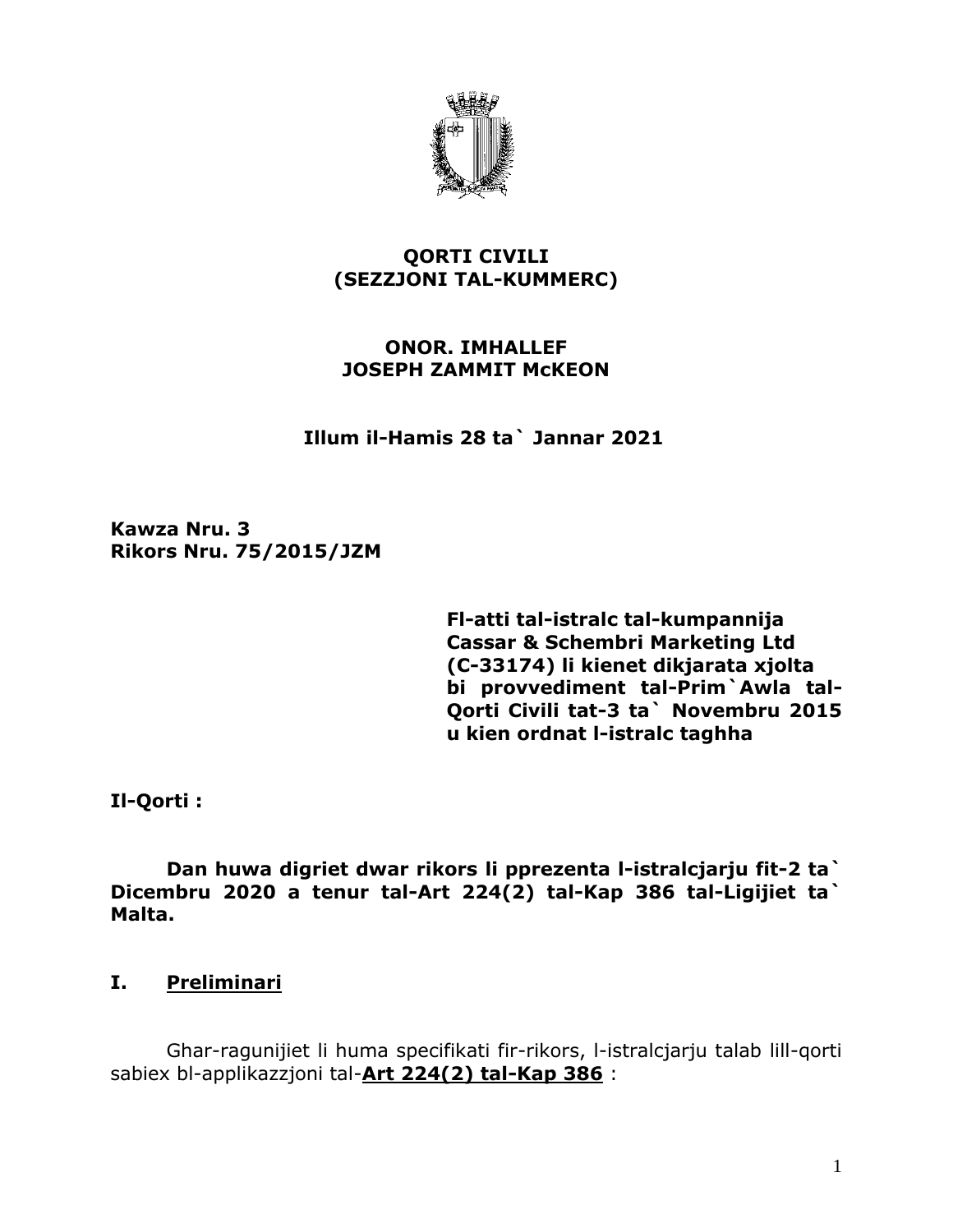- Tiddikjara li l-mandati bin-nru 1621/2015, 1393/2016 u 1399/2016 huma irriti u nulli ; u
- Prevja li tinghata ordni ghall-hrug ta` kontromandati, tordna lir-Registratur tal-Qorti sabiex immedjatament jirrilaxxja favur listralcjarju l-fondi li kienu depozitati taht l-awtorita` tal-qorti biccedola ta` depozitu numru 1231/2019.

Rat id-dokumenti li kienu prezentati mar-rikors.

Rat id-digriet taghha tad-9 ta` Dicembru 2020.

Rat ir-risposta li pprezenta d-Direttur Qrati Civili u Tribunali fit-18 ta` Dicembru 2020.

Rat id-digriet taghha tal-4 ta` Jannar 2021.

Rat il-verbal tal-udjenza tas-7 ta` Jannar 2021.

Rat illi r-rikors thalla ghal provvediment ghal-lum.

Rat l-atti l-ohra.

#### **II. L-Art 224(2) tal-Kap 386**

In sostenn tat-talbiet, l-istralcjarju qed jinvoka l-applikazzjoni tal-Art 224(2) tal-Kap 386 li jaqra hekk :-

*Meta jkun sar ordni ghal stralc jew ikun inhatar amministratur provvizorju, skont id-disposizzjonijiet tal-artikolu 228, ma tista` tittiehed ebda azzjoni jew jinbdew xi proceduri kontra l-kumpannija jew il-proprjetà taghha hlief bil-permess tal-qorti u taht dawk il-kondizzjonijiet li tista` timponi l-qorti.*

Din id-disposizzjoni tghodd ghall-kaz ta` Cassar & Schembri Marketing Ltd ghaliex sar ordni ta` stralc fil-konfront ta` din il-kumpannija mill-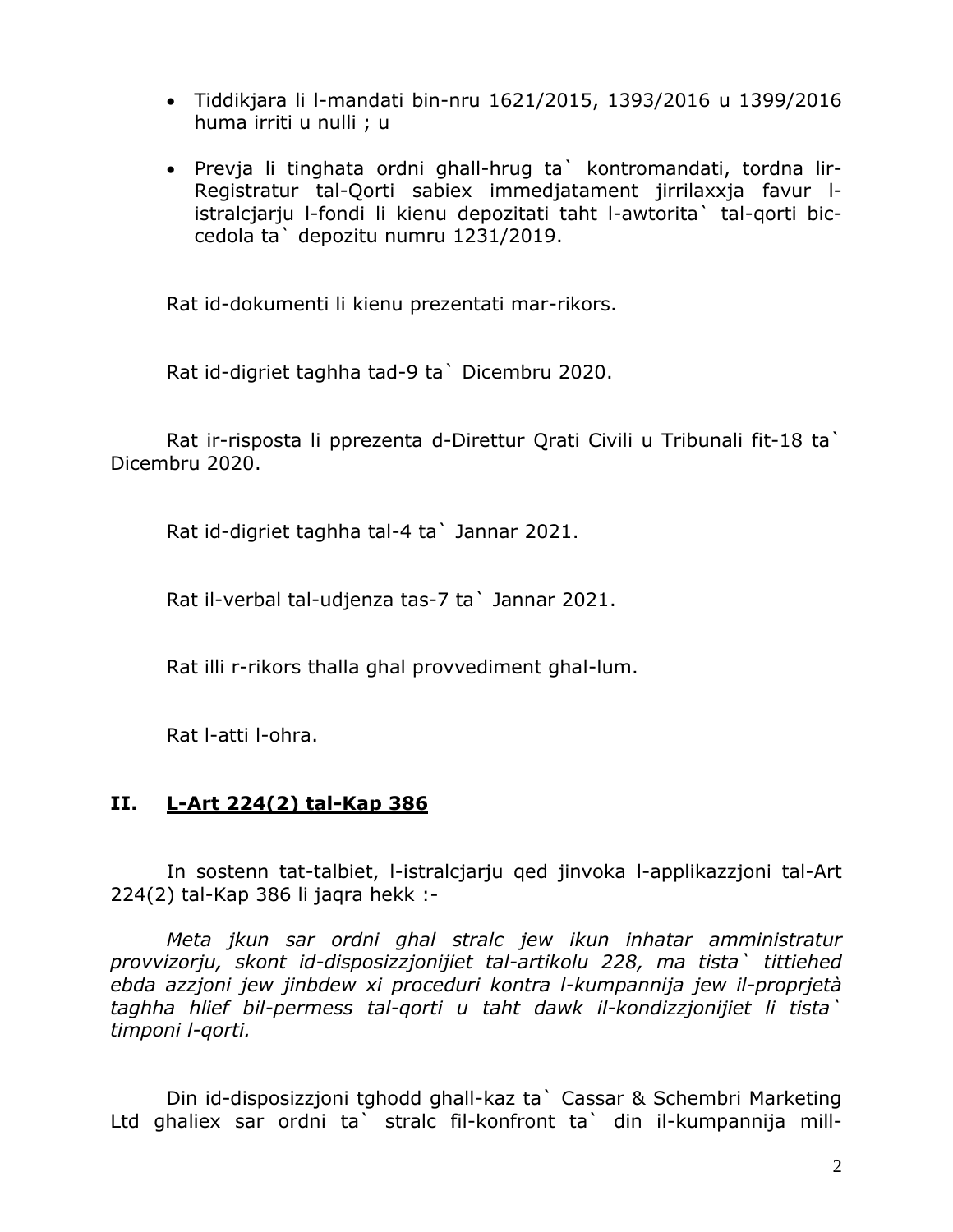Prim`Awla tal-Qorti Civili. Jidher illi l-mandati ezekuttivi li ghalihom qieghed jirreferi r-rikors kienu prezentati wara li sar l-ordni ta` stralc.

# **III. L-Art 130(2) tal-Insolvency Act 1986**

L-Art 224(2) tal-Kap 386 huwa mfassal fuq l-Art 130(2) tal-Insolvency Act 1986 tal-Ingilterra li jaqra hekk :-

*When a winding up order has been made or a provisional liquidator has been appointed, no action or proceeding shall be proceeded with or commenced against the company or its property except by leave of the court and subject to such terms as the court may impose.*

# **IV. In-natura kollettiva ta` procediment ta` stralc**

Fil-pag 501 tal-ktieb "**The Law of Insolvency**" (Sweet & Maxwell - 1998) **Ian Fletcher** ighid hekk :-

"*The fundamental principle upon which winding up is based is the collective nature of proceedings. The objective underlying the relevant legal provisions is to ensure that an orderly regime is imposed upon all interested parties, so that none of them individually may contrive to enhance his position by exploiting some fortuitous circumstance which may yield some personal advantage, in the form of a larger proportional return on debts which are due, or a direct and more rapid recovery of payment, than would result from participated in the processes of the winding up, and receiving dividend in common with all other creditors whose debts carry an equal ranking in order of priority … In order to ensure that the above objective is achieved the law establishes a series of barriers to the exercise by a company of its normal rights and remedies when it is prospectively or actually in litigation. By this means, the remaining assets of the company are maintained intact so that they may be administered in accordance with the principles of insolvency law".* (enfasi u sottolinear ta` din il-qorti).

Issir ukoll riferenza ghal Pg 913-914 ta` **Boyle & Birds` Company Law** – 8 th Edition – 2011 fejn jinghad illi :

*Unpaid creditors of a company may consider commencing winding-up proceedings against the company as an alternative to suing for payment. As*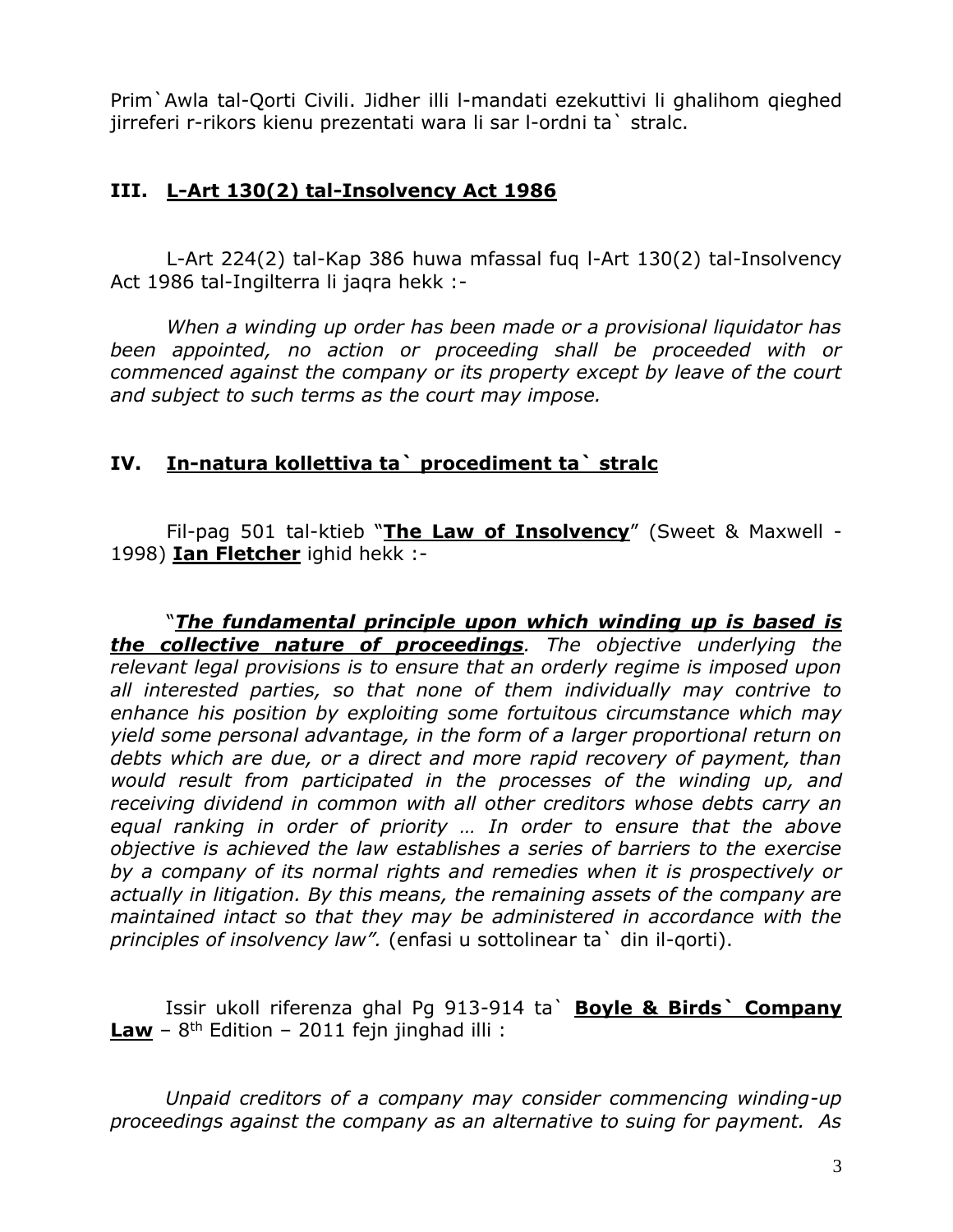*a debt collection mechanism, winding up proceedings may be swifter and, for the individual creditor, less expensive than a claim that may come to trial for some time ; on the other hand, winding up is a collective procedure for the benefit of creditors generally and it does not benefit specific creditors individually (F. Oditah "Winding Up Recalcitrant Debtors" 1995 LMCLQ 107)* … (enfasi u sottolinear ta` din il-qorti)

# **V. Id-diskrezzjoni tal-qorti**

**Fil-kaz odjern ma ntalab ebda permess mill-qorti sabiex jigu prezentati l-mandati in kwistjoni.**

**Pero` anke li kieku ntalab permess, tajjeb jinghad li l-qrati ghandhom diskrezzjoni wiesgha.**

Il-qorti tirreferi ghall-gurisprudenza tal-qrati Inglizi.

Fil-kawza **In Re Aro Ltd** – 1980 Ch. 196, inghad illi :-

*"In determining whether, in a compulsory liquidation, leave should be given to proceed with a claim, the court has an extensive discretion, it is free to do what is right and fair in the circumstances."*

Fil-kawza **In Re Exchange Securities & Commodities Ltd** (1983) BCLC 186, inghad illi :-

*"Generally leave will only be given where some question arises that cannot properly be determined in the winding up and where litigation is needed to resolve matters"* 

Fil-kawza **In Re David Lloyd & Co** (1877) inghad illi :-

"*There are several circumstances where, generally, the court will allow the action to proceed. One is when the plaintiff is seeking to enforce his security, because a secured creditor is in a position where he can fairly claim that he is independent of the liquidation, since he is enforcing a right, not against the company, but to his own property.*"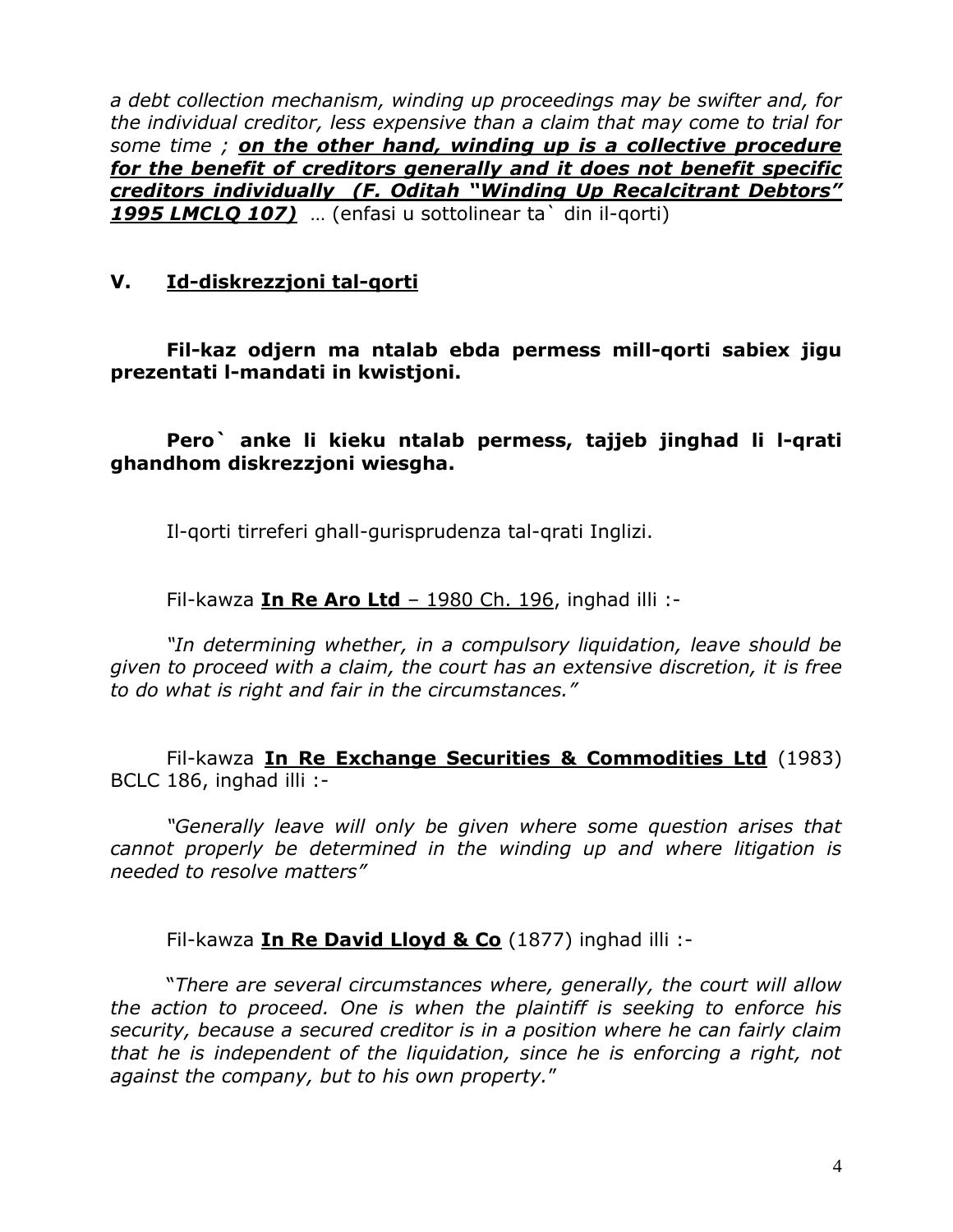Fil-kawza **In Re Barrow (Leeds) Ltd** (1982) inghad illi :-

"*Leave will readily be given if the plaintiff undertakes not to enforce against the company any judgment he may obtain, without leave of the court*".

#### **VI. Konsiderazzjonijiet**

**Il-qorti hija tal-fehma li t-talbiet tal-istralcjarju huma fondati tajjeb fid-dritt waqt li dawk tad-Direttur Qrati Civili u Tribunali filfunzjoni tieghu bhala Registratur tal-Qrati ta` Kompetenza Civili jippekkaw fis-sostenibbilita` legali taghhom tenut kont tal-fatt li stralc ta` kumpannija huwa procediment specjali regolat b`ligi specjali, li ghaliha ma jghoddux disposizzjonijiet applikabbli fi procedimenti ordinarji.**

Sentenza li tat il-Qorti tal-Kummerc fis-7 ta` Lulju 1960 fil-kawza **Antonio Caruana et vs Joseph Debono et** tfisser bl-aktar mod limpidu dak li jsir fi stralc.

Dan huwa pronunzjament gudizzjarju li ghadu jghodd anke llum.

L-istralc kien deskritt mill-qorti bhala :

*dak il-perijodu transitorju mehtieg appuntu ghad-determinazzjoni talattiv b`serje ta` operazzjonijiet intizi biex jillikwidaw l-affarijiet u biex jigu rizoluti l-pendenzi pendenti. L-istralcjarju hu l-mandatarju maghzul mis-soci jew mill-Qorti biex igib ghat-terminu l-operazzjonijiet in corso, jezigi l-krediti u jestingwi l-passivitajiet, u b`hekk jikkjarixxi l-affarijiet tas-socjeta` biex jasal ghal rizultat cert li juri jekk hemmx attiv x`jinqasam jew passiv li ghandu jigi sopportat. Hu ma jistax jaghti hajja ghal operazzjonijiet godda, ghaliex appuntu l-funzjoni tieghu hi dik li jillikwida l-affarijiet ga mibdijin, u ghaldaqstant ghal hekk ghandu jigi limitat l-inkariku tieghu.*

Hija l-fehma ta` din il-qorti illi wara li kumpannija tigi xjolta b`ordni tal-qorti, u jsir l-ordni ta` stralc, il-procediment ta` stralc ma jistax jitqies bhallieku kien kawza li finalment sejjer iwassal ghal sentenza. Huwa procediment *ad hoc* mahluq b`ligi specjali, b`funzjoni u ghanijiet precizi. Ilprocess ma jigix konkluz b`sentenza. L-ordnijiet, direzzjonijiet u provvedimenti li taghti l-qorti fil-kors tal-istralc sakemm tigi biex taghlaq l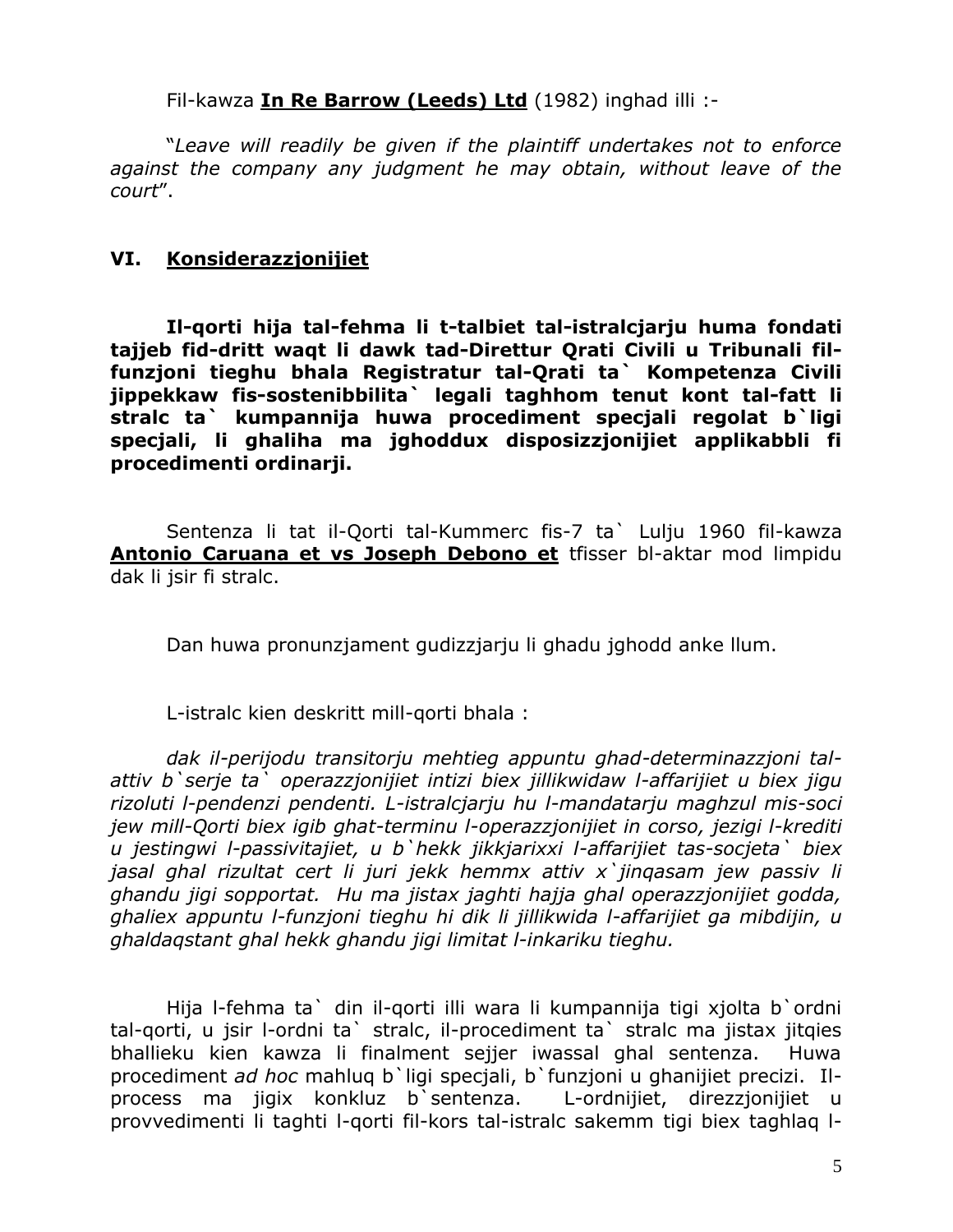istralc ghandhom jitqiesu f`din l-ottika partikolari, u anke ghalhekk mhumiex sentenzi.

L-argumenti li gab id-Direttur sabiex jikkontesta t-talbiet tal-istralcjarju kienu jaghmlu sens guridiku li kieku saru f`kuntest ta` procediment ordinarju. Il-kuntest odjern pero` mhuwiex ordinarju izda huwa regolat b`*lex specialis* li tidderoga mil-ligi generali.

**Bis-sahha ta` ordni ta` stralc, jiskatta** *a collective procedure for the benefit of creditors generally (***inkluz ir-Registratur). Li kieku l-qorti kellha tippermetti li kull kreditur waqt stralc "jigri" biex jiehu taht il-kontroll tieghu assi ta` kumpannija li tkun qeghda tigi stralcjata, jigi fix-xejn il-beneficcju tal-kollettivita` ta` kredituri. Waqt stralc jipprevalu d-drittijiet mhux min "jigri" l-aktar jew min ghandu "nifs" l-aktar.**

**Provvediment**

**Ghar-ragunijiet kollha premessi, u bl-applikazzjoni tal-Art 224(2) tal-Kap 386 tal-Ligijiet ta` Malta, il-qorti qeghda tipprovdi billi :**

**Tiddikjara li l-mandati bin-numru 1621/2015, 1393/2016 u 1399/2016 huma rriti u nulli ;** 

**Tordna b`effett mil-lum il-hrug tal-kontromandati opportuni sabiex il-mandati li ghalihom hemm riferenza fil-paragrafu precedenti ma jibqghux fis-sehh.**

**Tordna lid-Direttur Qrati Civili u Tribunali fil-funzjoni tieghu bhala Registratur tal-Qrati b`Kompetenza Civili sabiex b`effett millum jirrilaxxja favur l-istralcjarju l-fondi li kienu depozitati taht lawtorita` tal-qorti bic-cedola ta` depozitu numru 1231/2019.**